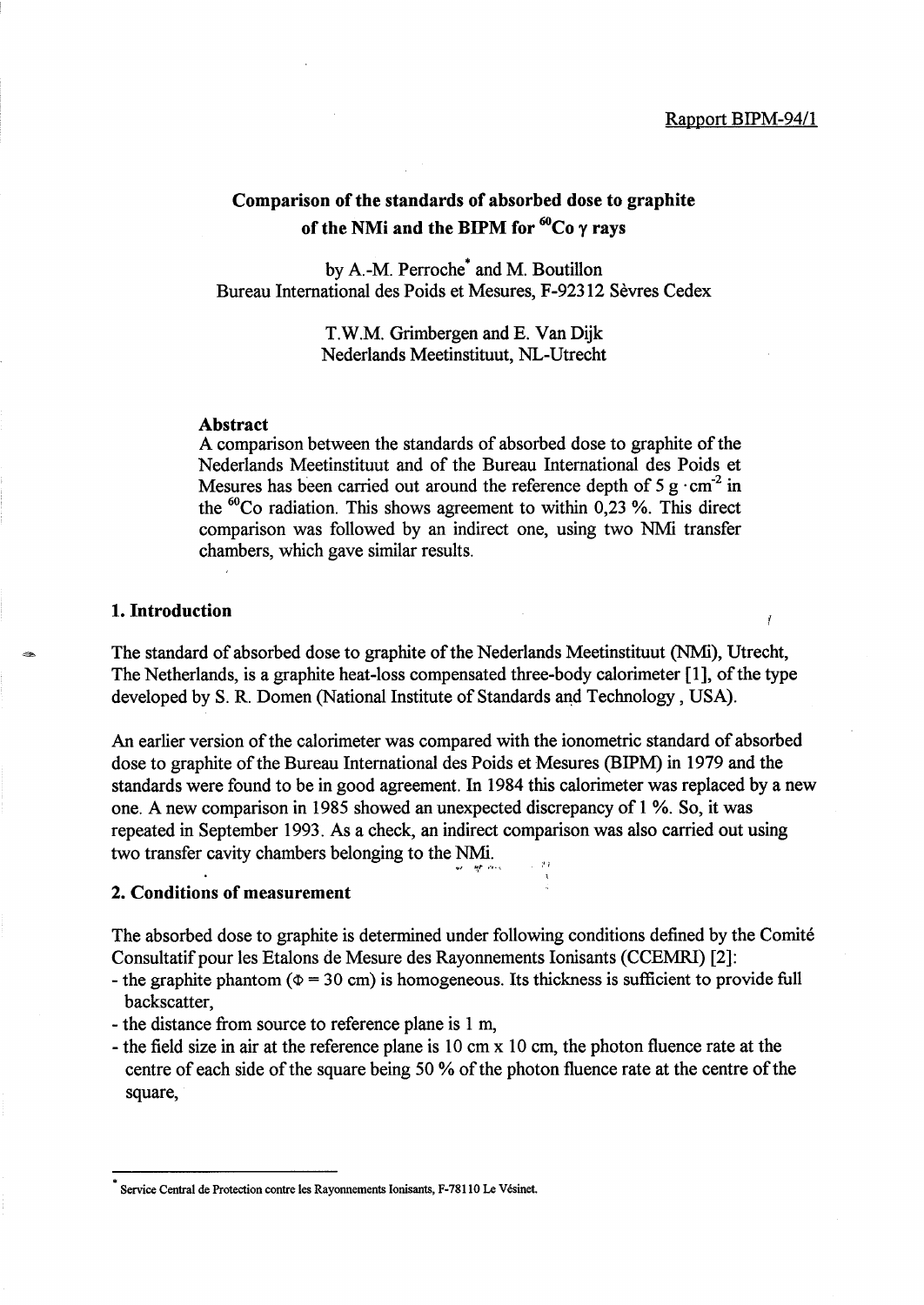- the reference depth in graphite is 5 g  $\cdot$  cm<sup>-2</sup>.

The centres of the NMi and BIPM detectors (calorimeter core and ionization chamber) are placed in the reference plane.

## 3. BIPM ionometric determination of absorbed dose to graphite

The BIPM standard is a flat ionization cavity chamber in graphite which has been described elsewhere [3].

The BIPM reference absorbed dose rate,  $(\dot{D}_s)_{\text{BPM}}$ , at the depth (5,00 g·cm<sup>-2</sup>), is given by

$$
(\dot{D}_s)_{\text{BIPM}} = \frac{I}{m} \frac{W}{e} \overline{s}_{\text{c,a}} k_p k_m k_{\text{dist}} \quad , \tag{1}
$$

where

- I is the ionization current measured in the mass m of the air of the chamber cavity. The middle plane of the cavity is located at 5,018 6 g $\cdot$ cm<sup>-2</sup> in the graphite. *I* is corrected for humidity  $(k<sub>h</sub>)$  and for ion recombination  $(k<sub>s</sub>)$ . The *I* values refer to an evacuated path length between source and phantom, and are given at the reference date of 1993-01-01, 0 h UT (the half life of  ${}^{60}Co$  is (1 925,5 ± 0,5) days [4]),
- *w*  is the average energy spent by an electron of charge *e* to produce an ion pair in dry air [5],
- is the weighted mean ratio of the stopping powers for carbon and air [5],  $\overline{S}_{c,a}$
- is the perturbation correction factor of the BIPM standard [6],  $k_{\rm p}$
- is the correction factor for the radial non-uniformity of the  ${}^{60}$ Co beam over the section  $k_{\rm m}$ of the BIPM standard [7], .
- is the ratio of the absorbed dose rates in graphite at 5,00 g $\cdot$ cm<sup>-2</sup> and 5,018 6 g $\cdot$ cm<sup>-2</sup>,  $k_{\rm dist}$ determined previously from the BIPM experimental curve,  $(\dot{D}_d / \dot{D}_s)_{BIPM}$  of absorbed dose versus depth *d.*

The absorbed dose rate to graphite, at another depth in the BIPM phantom, is given by the relation

$$
(\dot{D}_{\rm d})_{\rm BIPM} = (\dot{D}_{\rm s})_{\rm BIPM} \left(\frac{\dot{D}_{\rm d}}{\dot{D}_{\rm s}}\right)_{\rm BIPM}^{\rm {1.}}.
$$
 (2)

The physical constants and the correction factors entering in the ionometric determination of the absorbed dose rate to graphite at 5,00 g  $\cdot$  cm<sup>-2</sup>, together with their uncertainties, are given in Table 1. The values of  $(D_d / D_s)_{\text{BIPM}}$  for the depths used in the present comparison are given in Table 4.

2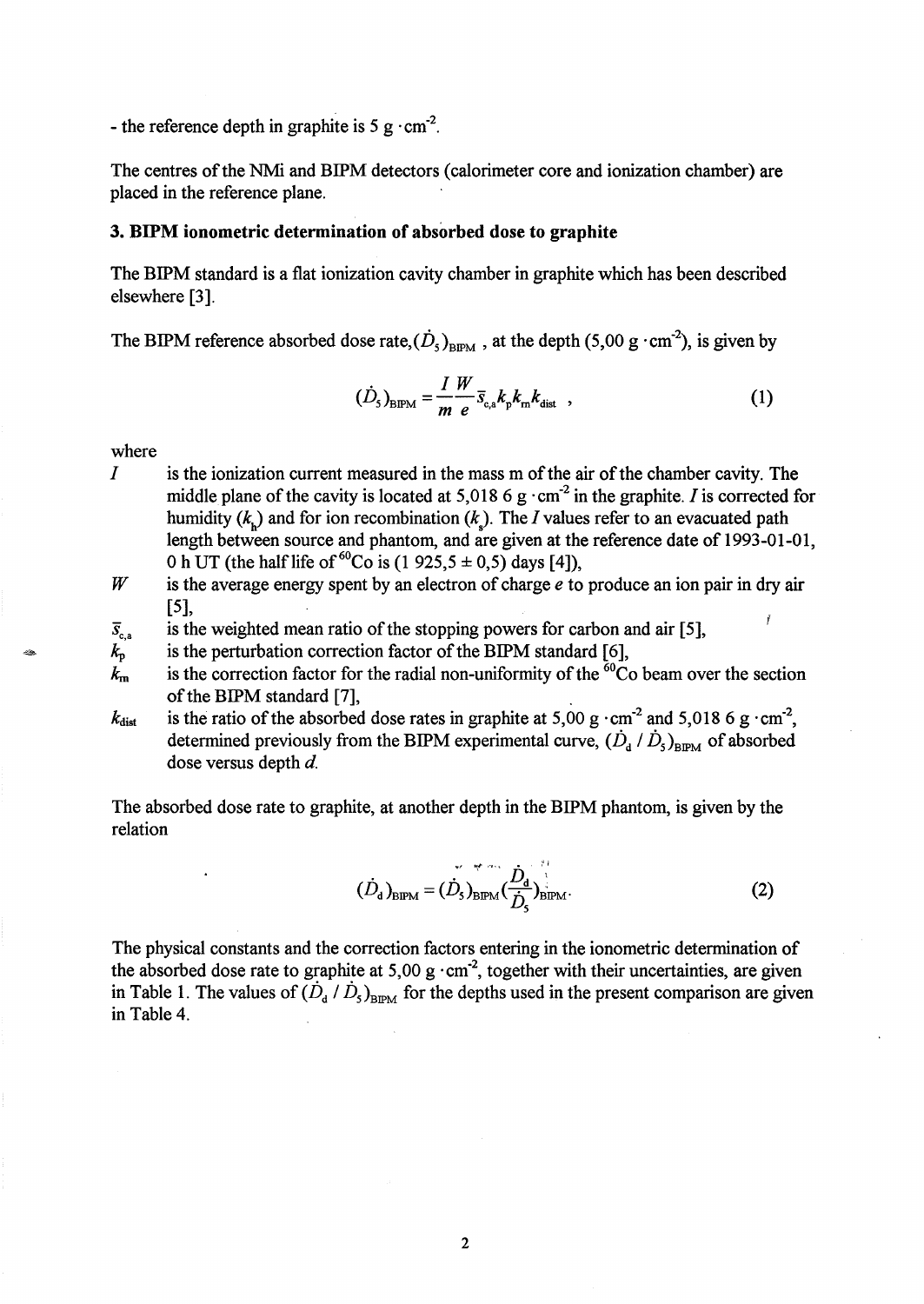# Table 1. Physical constants and correction factors entering in the BIPM ionometric determination of the absorbed dose rate in graphite at 5,00 g $\cdot$ cm<sup>-2</sup>, and estimated relative uncertainties<sup>\*</sup> (1 $\sigma$ , in %)

|                      |                                   |                               | numerical | uncertainty |                  |  |
|----------------------|-----------------------------------|-------------------------------|-----------|-------------|------------------|--|
|                      |                                   |                               | value     |             |                  |  |
|                      | <b>Physical constants</b>         |                               |           | $S_i$       | $u_{\mathbf{i}}$ |  |
|                      |                                   | $(\text{kg m}^3)$             |           |             |                  |  |
|                      | air density at STP                |                               | 1,293 0   |             | 0,01             |  |
| $\overline{S}_{c,a}$ |                                   |                               | 1,003 0   |             | 0,20             |  |
| W/e                  |                                   | $(\text{J} \, \text{C}^{-1})$ | 33,97     |             | 0,15             |  |
|                      | <b>Corrections factors</b>        |                               |           |             |                  |  |
| $k_{\rm m}$          | radial non-uniformity             |                               | 1,003 2   |             | 0,03             |  |
| $k_{\rm p}$          | perturbation correction           |                               | 0,9896    |             | 0,05             |  |
| $k_{\rm dist}$       | depth in graphite                 |                               | 1,000 6   |             | 0,01             |  |
| $k_{\rm z}$          | air compressibility               |                               | 1,000 2   |             |                  |  |
| $k_{\rm s}$          | recombination losses              |                               | 1,0016    | 0,004       | 0,01             |  |
| $k_{\rm h}$          | humidity                          |                               | 0,9970    |             | 0,03             |  |
|                      | <b>Measurement of</b> $I/\nu\rho$ |                               |           |             |                  |  |
| v                    | volume                            | (cm <sup>3</sup> )            | 6,7873    |             | 0,03             |  |
|                      | ionization current                |                               |           | 0,01        | 0,02             |  |
|                      | Uncertainty in $(D_5)_{BPM}$      |                               |           |             |                  |  |
|                      |                                   | by quadratic summation        |           | 0,01        | 0,26             |  |
|                      |                                   | combined uncertainty          |           | 0,26        |                  |  |

 $*_s_i$  = uncertainty estimated by statistical methods, type A,

 $u_j$  = uncertainty estimated by other means, type B.

## 4. NMi calorimetric determination of absorbed dose to graphite

The main characteristics of the NMi calorimeter are given in Table 2. The absorbed dose rate  $(D_x)_{N\text{M}i}$  at depth d is given by the relation

$$
(\dot{D}_d)_{NMi} = \frac{(M_c)_d}{m} N_E k_{\rm gap} k_m k_m \t\t(3)
$$

where

,~

| $(M_{c})_{d}$ | is the calorimeter reading at depth $d$ ; the values refer to an evacuated path length |
|---------------|----------------------------------------------------------------------------------------|
|               | between source and phantom and to the reference date 1993-01-01 0h UT,                 |

 $N_{\rm E}$ is the electrical calibration factor,

is the mass of the core,  $\boldsymbol{m}$ 

is the correction factor for the effect of vacuum and air gaps,  $k_{\rm gap}$ 

is the correction factor for radial non-uniformity of the BIPM  $^{60}$ Co beam,  $k_{\rm m}$ over the section of the core of the calorimeter,

is the correction factor for axial non-uniformity.  $k_{\rm an}$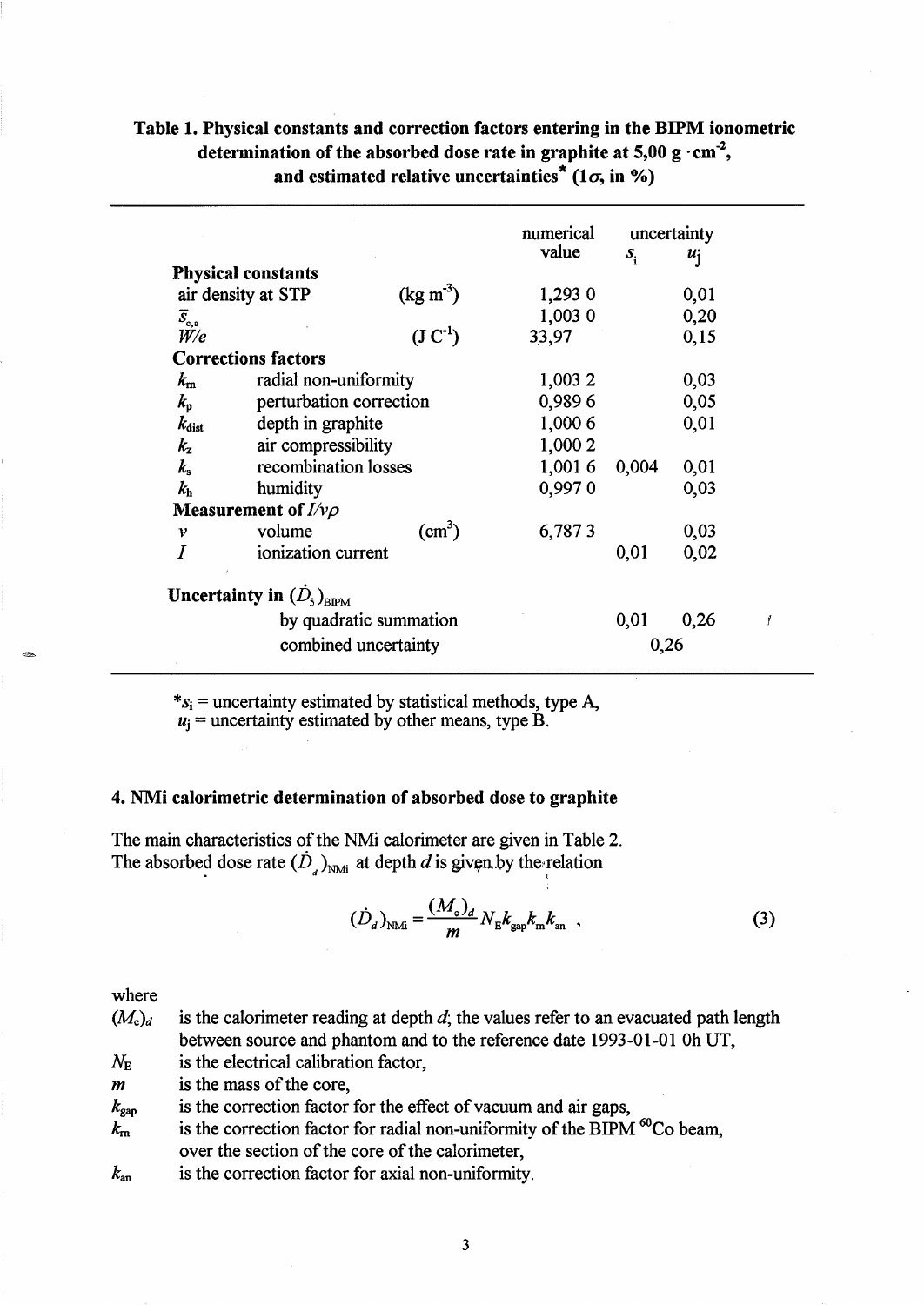| Core                          | diameter                                 | (mm)                              | 20,022   |
|-------------------------------|------------------------------------------|-----------------------------------|----------|
|                               | length                                   | (mm)                              | 2,744    |
|                               | mass                                     | $\bf g)$                          | 1,568 93 |
|                               | graphite density                         | $(g \cdot cm^{-3})$               | 1,82     |
| Gap widths                    | gap 1                                    | mm)                               | 0,644    |
|                               | gap 2                                    | mm)                               | 0,812    |
|                               | gap 3                                    | $\mathbf{mm}$                     | 0,914    |
|                               | gap 4                                    | $\mathbf{m}\mathbf{m}$            | 0,5      |
|                               | <b>Distance from the entrance window</b> |                                   |          |
|                               | to the middle plane of the core          | (mm)                              | 7,61     |
| Depth of point of measurement |                                          | $(g \cdot cm^{-2})$               | 0,944    |
| <b>Phantom</b>                | diameter                                 | mm)                               | 300      |
|                               | length                                   | $\pmb{\pmod{m}}$                  | 260      |
|                               | graphite density                         | $\mathrm{g}\cdot\mathrm{cm}^{-3}$ | 1,85     |
|                               |                                          |                                   |          |

# Table 2. Characteristics of the NMi graphite calorimeter

The numerical values of the terms entering in (3) are given in Table 3, together with their uncertainties.

Table 3. Quantities and correction factors entering in the NMi calorimetric  $\ell$ measurement of the absorbed dose rate in graphite at 5,00 g  $\cdot$  cm<sup>-2</sup>, and estimated relative uncertainties (1 $\sigma$ , in %)

|             | numerical                                                                                                                  |                           | uncertainty |             |  |
|-------------|----------------------------------------------------------------------------------------------------------------------------|---------------------------|-------------|-------------|--|
|             |                                                                                                                            | value                     | $S_i$       | $u_{\rm i}$ |  |
|             | <b>Measured quantity</b>                                                                                                   |                           |             |             |  |
|             |                                                                                                                            |                           | 0,06        |             |  |
|             |                                                                                                                            | 1,500 6                   | 0,25        | 0,30        |  |
|             | M <sub>e</sub> (W s <sup>-1</sup> ) for 34 calorimetric runs<br>$N_E^e$ (mJ · $\Omega^{-1}$ )<br>m <sup>e</sup> (g)<br>(g) | 1,568 93                  | 0,002       | 0,03        |  |
|             | <b>Correction factors</b>                                                                                                  |                           |             |             |  |
|             | depth of point of measurement                                                                                              | and off more and the P.F. |             | 0,05        |  |
|             | vacuum and air gaps                                                                                                        | 1,003.9                   |             | 0,07        |  |
|             | $k_{\text{gap}}$ vacuum and air gaps<br>$k_{\text{an}}$ axial non-uniformity                                               | 1,000 0                   |             |             |  |
| $k_{\rm m}$ | radial non-uniformity                                                                                                      | 1,000 2                   |             | 0,01        |  |
|             | <b>Uncertainty in</b> $(D_5)_{NMi}$                                                                                        |                           |             |             |  |
|             | by quadratic summation                                                                                                     |                           | 0,26        | 0,31        |  |
|             | combined uncertainty                                                                                                       |                           | 0.41        |             |  |
|             |                                                                                                                            |                           |             |             |  |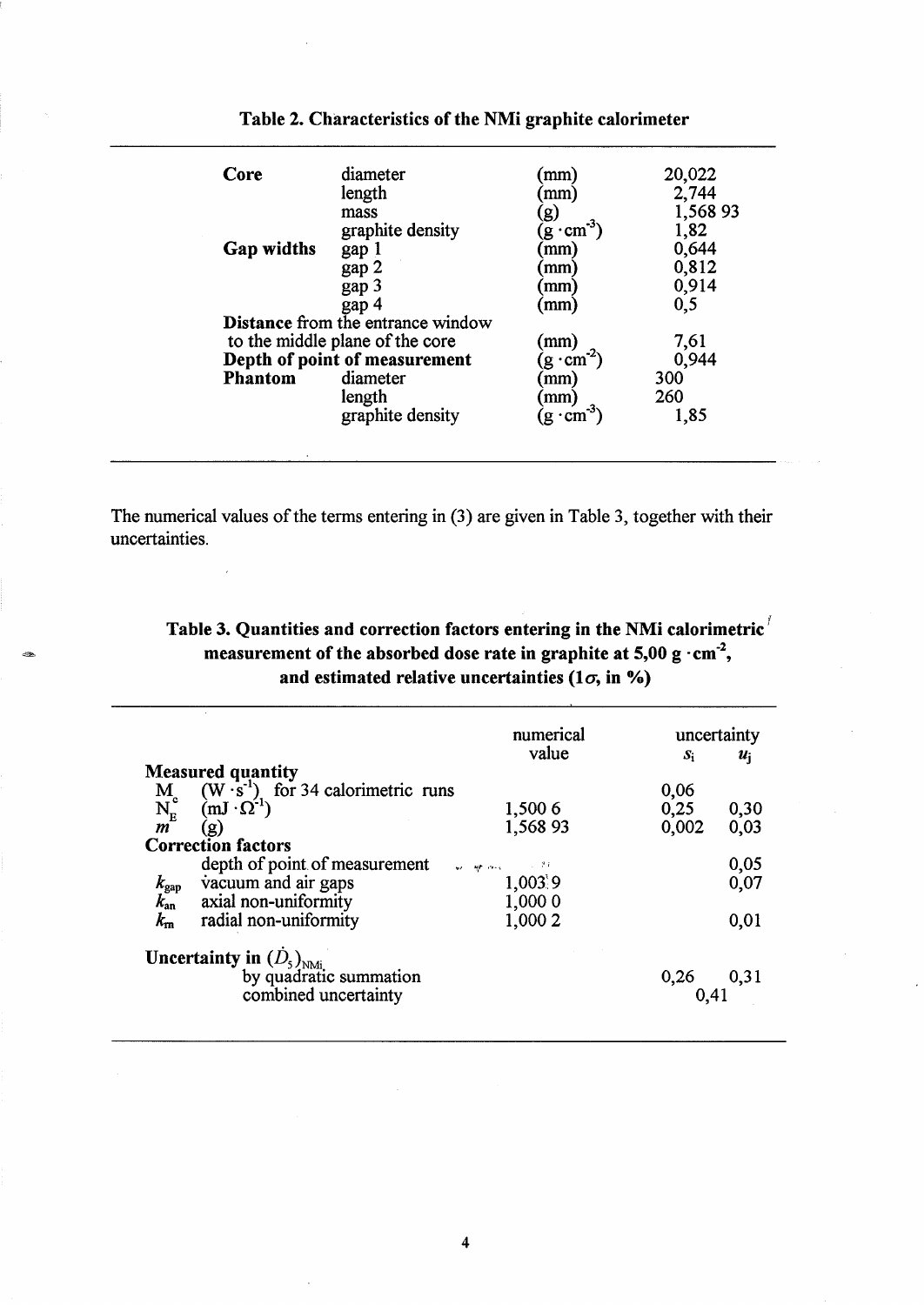## 5. Results of the direct comparison of standards

The value of  $(\dot{D}_s)_{BPM}$  is a mean of measurements done over a period of three months before and after the NMi calorimetric measurements at the BIPM, with  $(\dot{D}_s)_{\text{BIPM}} = 7,3850 \text{ mGy} \cdot \text{s}^{-1}$ .

The calorimetric measurements of absorbed dose to graphite were carried out at the BIPM at three depths between 4,29 g  $\cdot$  cm<sup>-2</sup> and 5,58 g  $\cdot$  cm<sup>-2</sup>. The corresponding values for the BIPM standard (see Table 4) are obtained from (2).

The density of the NMi discs ( $1,85 \text{ g} \cdot \text{cm}^3$ ) in front of the calorimeter is different from that of the BIPM disc  $(1, 77 \text{ g} \cdot \text{cm}^3)$ . The variation between the absorbed doses at the same depth in the NMi and BIPM phantoms, which is due to this difference, is deduced from previous experiments made at the BIPM [8] and is estimated to be 0,1 %. Thus, a conversion factor  $f_{\rho} = 0.999$  is applied to the experimental ratio of the absorbed doses measured by the two methods.

The result of the comparison, at a depth  $d$ , is thus given by

$$
R_d = \frac{(D_d)_{N\text{M}}}{(\dot{D}_d)_{B\text{FPM}}} \mathbf{f}_{\rho} \quad . \tag{4}
$$

The values of  $R_d$  are listed in Table 4 and their uncertainties in Table 5. The results are given in chronological order. May note that the standard deviation of a series of calorimetric measurements decreases with time of run because the measurements began one day after installation and before the calorimeter had reached a stable condition. This effect had already been observed with another calorimeter [9].

| Depth                                   | Number of<br>· calorimetric | $(D_d)_{N\!M\!i}$    | $\sigma^*$ | $(D_{\rm d}\mathbin{/}\dot{D}_{\rm 5})_{\rm BIPM}$ | $(D_d)_{BIPM}$       | $R_d$   |
|-----------------------------------------|-----------------------------|----------------------|------------|----------------------------------------------------|----------------------|---------|
| $\boldsymbol{d}$<br>$(g \cdot cm^{-2})$ | runs                        | $(mGy \cdot s^{-1})$ | (%)        |                                                    | $(mGy \cdot s^{-1})$ |         |
| 5,000                                   | 10                          | 7,388                | 0,18       | 1,000 0                                            | 7,385                | 0,9994  |
| 5,000                                   | 11                          | 7,378                | 0,12       | 1,000 0                                            | 7,385                | 0,998 1 |
| 4,291                                   | 6                           | 7,526                | 0,13       | 1,021 0                                            | 7,540                | 0,997 1 |
| 5,577                                   | 7                           | 7,241                | 0,08       | 0,9824                                             | 7,255                | 0,9971  |
|                                         |                             |                      |            | weighted mean value                                |                      | 0,997 5 |

Table 4. Direct comparison of NMi and BIPM absorbed dose rates to graphite

Statistical uncertainty.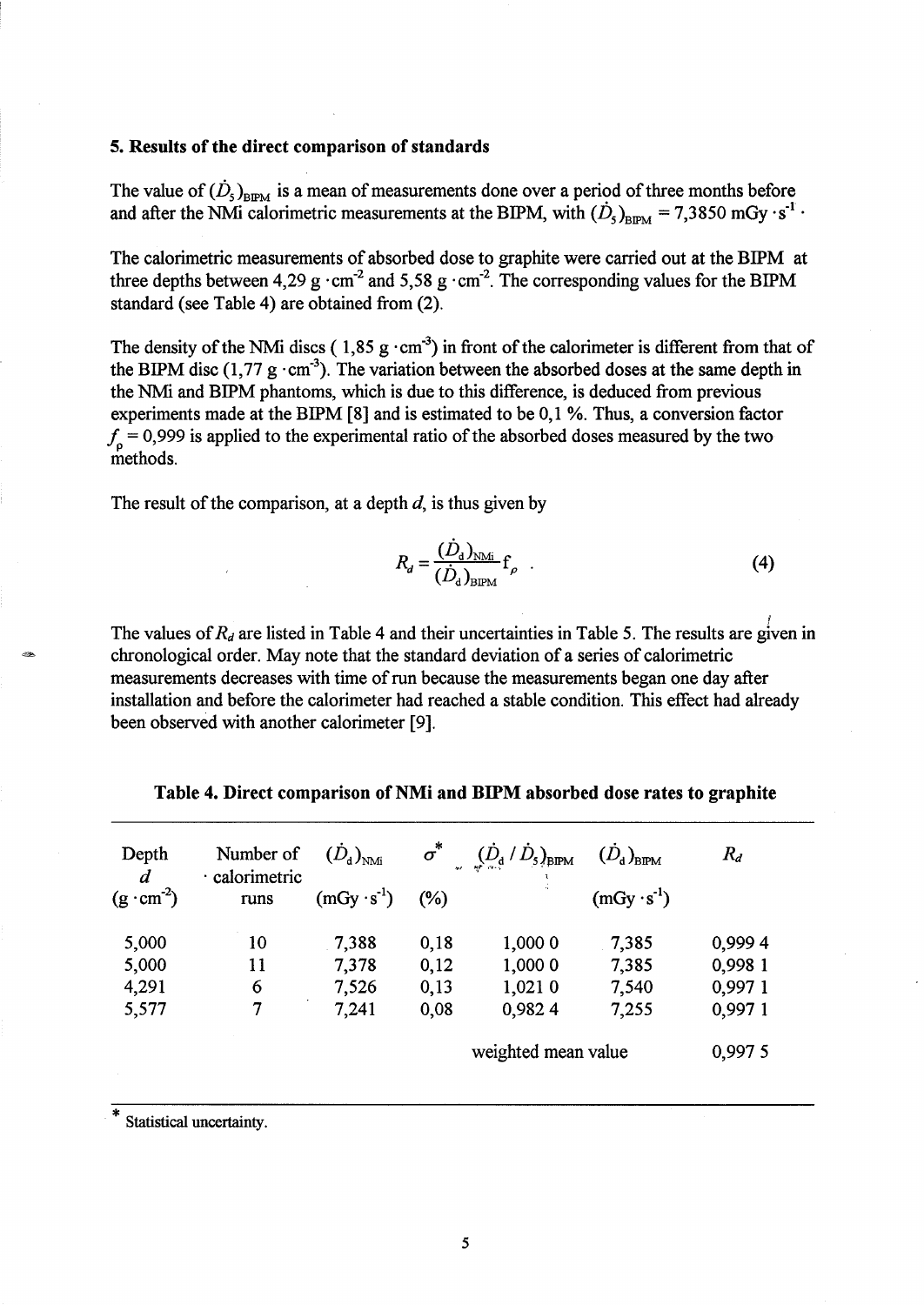The weighted mean value of  $R_d$  in the vicinity of 5 g  $\cdot$  cm<sup>-2</sup> is 0,997 5  $\pm$  0,000 4. This value indicates that the two standards are in very good agreement, within their uncertainties. Note that it also agrees very well with the value obtained during the 1979 comparison  $(R_5 = 0,9998$  [10]) which was performed with the BIPM discs in front of the NMi calorimeter, thus avoiding the introduction of the factor  $f_{\rho}$ .

|                                                                                                                                                                                                              | $S_i$          | $\pmb{u}_{:}$    |
|--------------------------------------------------------------------------------------------------------------------------------------------------------------------------------------------------------------|----------------|------------------|
| <b>Determination of</b> $(D_d)_{BPM}$<br>ionometric measurement of absorbed dose rate<br>in graphite, at 5,00 g cm <sup>-2</sup> (see Table 1)<br>interpolation on BIPM depth dose curve, $(D_a/D_s)_{RIPM}$ | 0,01           | $0,26$<br>$0,01$ |
| <b>Determination of</b> $(D_a)_{N\!M}$<br>calorimetric measurement of absorbed dose rate<br>in graphite, $(D_d)_{N\text{M}}$ (see Table 3)                                                                   | 0,26           | 0,31             |
| <b>Comparison conditions</b><br>difference in densities of NMI and BIPM<br>graphite discs<br>measurement of distance from source to detectors                                                                |                | 0,05<br>0.03     |
| <b>Comparison result</b> $R_d$<br>by quadratic summation<br>combined uncertainty                                                                                                                             | $0,26$<br>0,48 | 0,41             |

## Table 5. Estimated relative uncertainties in the comparison result,  $R_d$  (1 $\sigma$ , in %)

## 6. Results of the indirect comparison

Two transfer cavity chambers (type NEL 2561) belonging to the NMi were calibrated at both the NMi and the BIPM for an indirect comparison. The measurements were performed inside an NMi graphite phantom, especially designed for calibration, and the same measuring system was used [11] at the two laboratories. The collecting voltage applied to the transfer chambers was -200 V. The chambers were positioned with their axes in the reference plane, at a depth *d*  in the graphite of about 5 g $\cdot$  cm<sup>-2</sup>. The calibration factor was determined using the relation

$$
(N_c)_d = \frac{(D_d)_{\text{BPM}} / f_{\rho}}{(L_c)_d / R(e)} \quad , \tag{5}
$$

6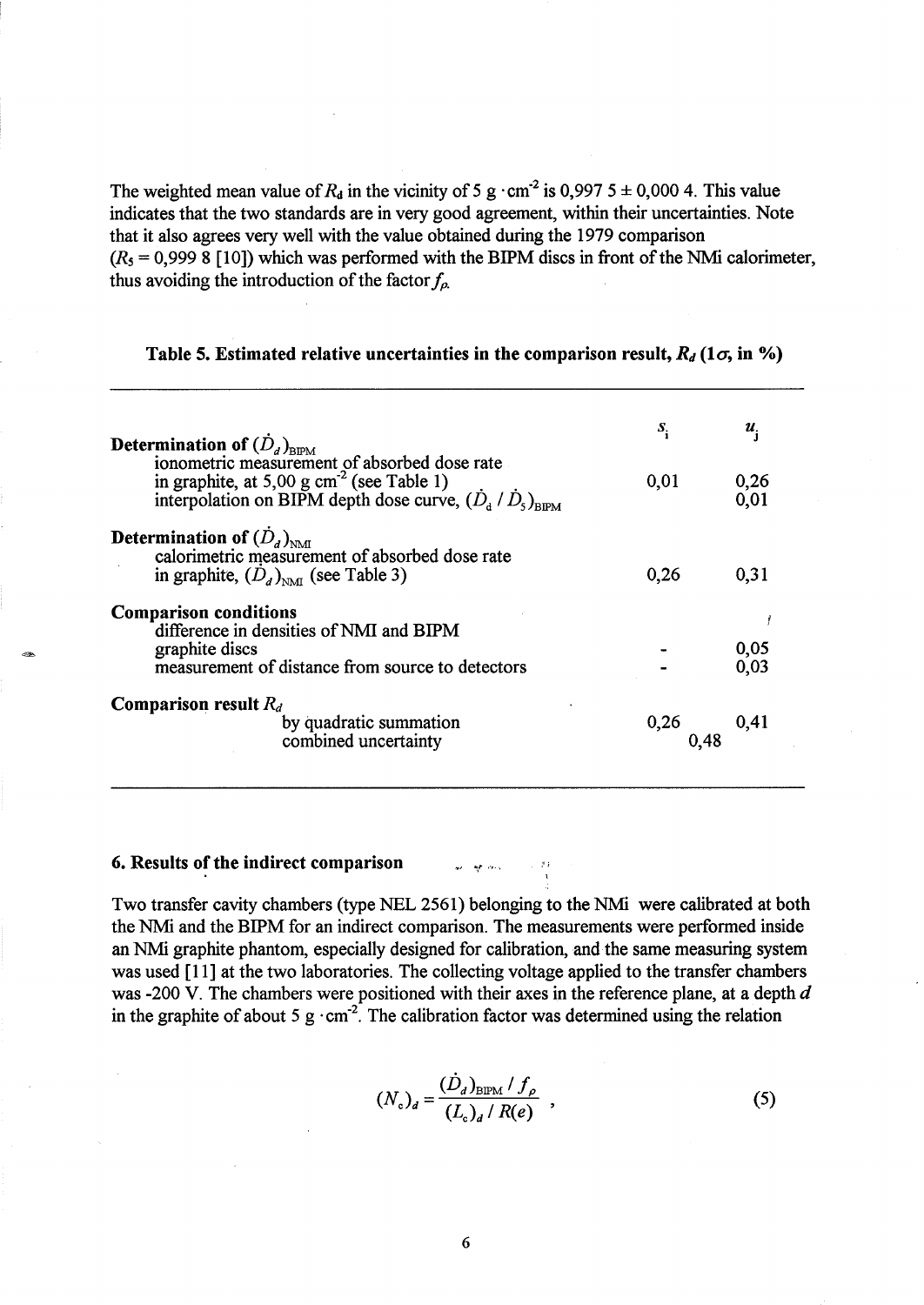#### where

-

- $(D_a)$ is the absorbed dose rate to graphite measured by the BIPM standard in the BIPM phantom,
- $f_{\rho}$ is the conversion factor to take into account the difference in the graphite densities of the two phantoms, as said before,
- $(L_{c)d}$ is the reading of the NMi electrometer output,
- $R(e)$ is the calibration factor of the NMi electrometer:  $R(e) = 100,02$  V/ $\mu$ C.

The transfer chambers were calibrated at several depths between 4,2 g $\cdot$ cm<sup>-2</sup> and 6,1 g $\cdot$ cm<sup>-2</sup> (Table 6). The calibration factors determined at the BIPM and at the NMi agree to within 0,25 %, which confirms the results of the direct comparison.

| Chamber                                                     | depth               | $L_{\mathbf{c}}$    | $\sigma(L_C)^*$ | $(N_{\rm C})_{\rm BIPM}$ | $(N_{\rm C})_{\rm NMi}$ | $(N_{\rm C})_{\rm NMi}$ |
|-------------------------------------------------------------|---------------------|---------------------|-----------------|--------------------------|-------------------------|-------------------------|
|                                                             | $(g \cdot cm^{-2})$ | $(mV \cdot s^{-1})$ | (%)             | $(Gy \cdot \mu C^{-1})$  | $(Gy \cdot \mu C^{-1})$ | $(N_c)_{\rm BIPM}$      |
|                                                             |                     |                     |                 |                          |                         |                         |
| NE 2561-183                                                 | 4,232               | 8,285               | 0,08            | 91,27                    |                         |                         |
|                                                             | 4,934               | 8,133               | 0,06            | 91,09                    |                         |                         |
|                                                             | 6,076               | 7,859               | 0,08            | 90,97                    |                         |                         |
|                                                             | 5,000               | interpolated        |                 | 91,05                    | 90,85                   | 0,9978                  |
| NE 2561-246                                                 | 4,232               | 8,382               | 0,01            | 90,21                    |                         |                         |
|                                                             | 4,572               | 8,306               | 0,02            | 90,15                    |                         |                         |
|                                                             | 4,934               | 8,222               | 0,01            | 90,10                    |                         |                         |
|                                                             | 6,076               | 7,945               | 0,01            | 89,99                    |                         |                         |
|                                                             | 5,000               | interpolated        |                 | 90,04                    | 89,81                   | 0,9974                  |
| <b>AP</b> Inc.,<br>Relative uncertainty (1 $\sigma$ , in %) |                     |                     |                 | 22. 清末<br>0,30<br>÷      | 0,45                    | 0,54                    |

Table 6. Indirect comparison of NMi and BIPM absorbed dose rates to graphite

\* Statistical uncertainty

#### 7. Conclusion

The present comparisons, direct and indirect, confirm the excellent agreement between the standards of absorbed dose to graphite of the NMi and the BIPM obtained in 1979. Thus, it is thought that the results obtained in 1985 are in error, but the reason remains unknown.